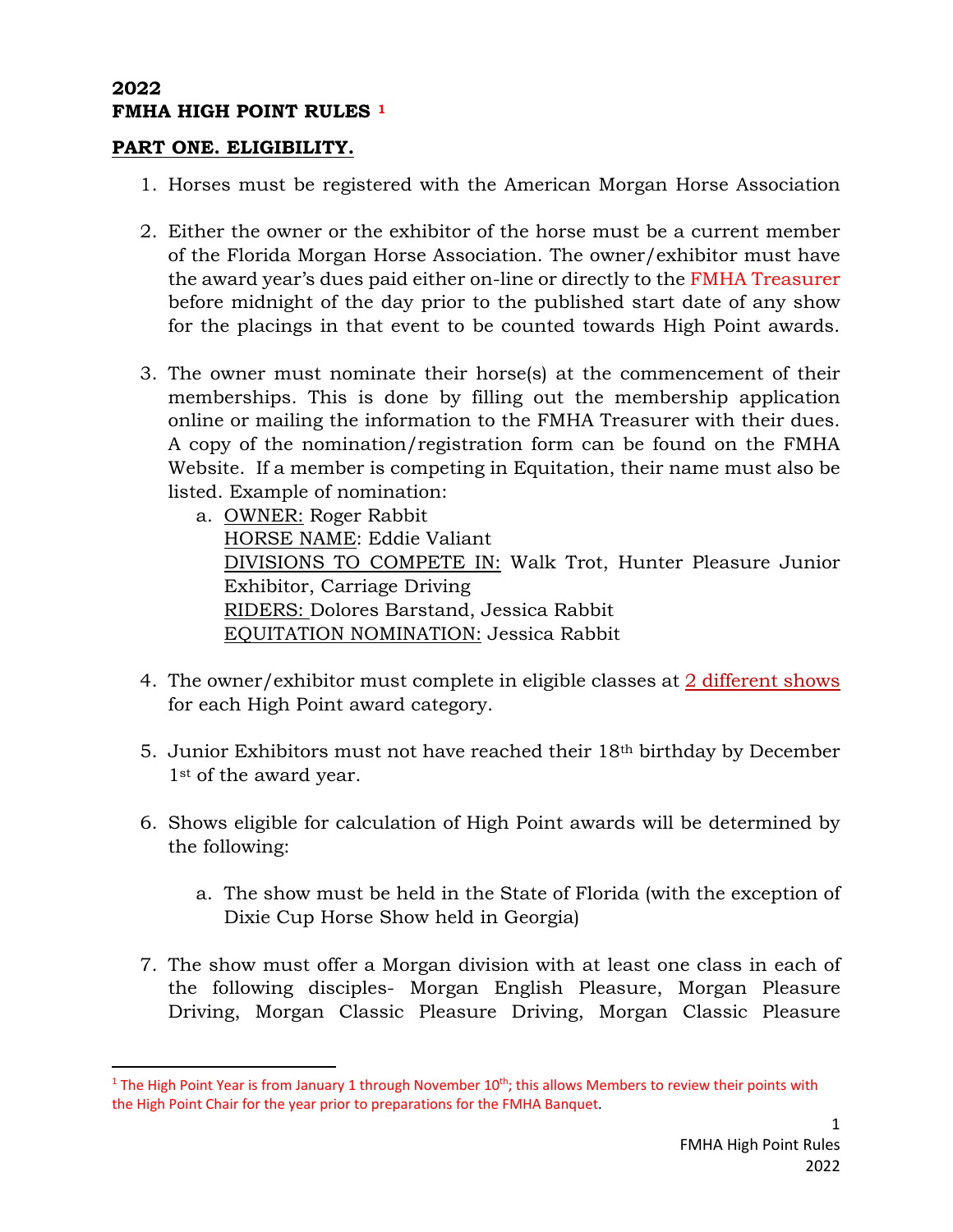Saddle, Morgan Hunter Pleasure, Morgan Western Pleasure, Morgan Equitation, Morgan Walk/Trot

- a. *IF* a show does not offer a *MORGAN DESIGNATED* class but offers a class in the OPEN BREED equivalent division, the points for the division will apply towards the High Point ("HP) in the specific division. *EXAMPLE(s):*
	- i. SHOW A offers Morgan Western Pleasure Junior Exhibitor. Sally Sue competes in Morgan Western Pleasure Junior Exhibitor and won first place. Sally Sue would then receive the points towards the HP of Morgan Western Pleasure Junior Exhibitor.

SHOW A did NOT offer Morgan Western Seat Equitation but offered Open Breed Western Seat Equitation. Riding the only Morgan in the class, Sally Sue decided to compete against all types of breeds and received 3rd place out of 10 exhibitors; SINCE Show A did NOT offer a *Morgan Designated* Western Equitation Class, Sally Sue received the points for "First Place" Morgan Exhibitor in the HP calculation. The same applies if there were multiple Morgan horses competing in the division.

ii. SHOW B offers the following classes: Morgan Western Pleasure Junior Exhibitor, Morgan Western Seat Equitation and Open Breed Western Seat Equitation. Sally Sue competed in the Morgan Western Pleasure Junior Exhibitor Class and the Open Breed Western Seat Equitation Class. She decided not to compete in the Morgan Western Seat Equitation Class.

SINCE Sally Sue did not compete in the Morgan Designated Western Seat Equitation Class when SHOW B offered a Morgan Western Seat Equitation Class, she did not receive any points towards her HP in Western Seat Equitation. She did receive the points towards the HP in Western Pleasure Junior Exhibitor since she competed in the Morgan Designated class.

8. For the following Divisions:

Carriage Driving, Dressage, Open Competition (Open Breed), and Exceptional Challenge

it is the responsibility of the owner/exhibitor to submit those placings with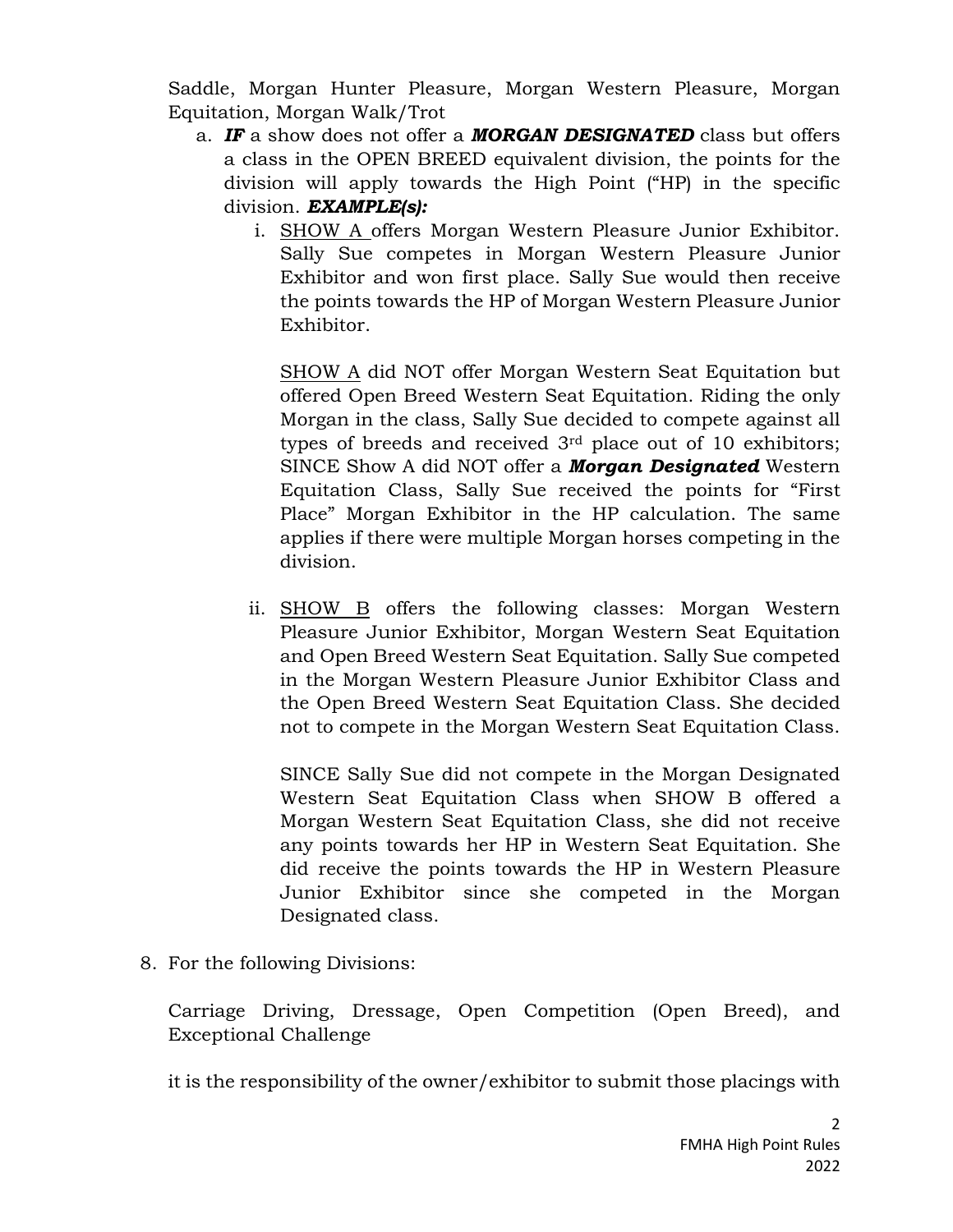the FMHA High Point Points and Records Form (found on the FMHA Website) to the High Point Chair no later than November 10 of the award year. Along with this Form, members must provide proof of show documentation. This can include: Results from the show (with show secretary signature), Judge's sheet with scores and placements, Copies of Entry Forms with results etc. For any questions please reach out to the High Point Chair:

#### EXAMPLE

i. SHOW C: offers the following classes: Morgan Open Western Pleasure and Open Breed Western Pleasure

Van Helsing competed on his Morgan Horse Vamprina in the Open Breed Western Pleasure Class and received second.

SINCE Show C offered Morgan Designated Classes for Morgan Open Western Pleasure and Van Helsing competed in the Open Breed Western Pleasure and received 3rd. Van Helsing downloaded the FMHA High Point Points and Records form, filled it out with his results from the show knowing it is his responsibility to submit his results that include the following: show name, date(s) and signature of the show secretary to the High Point Chair no later than November 10 of the award year.

### **Shows meeting this criteria are:**

UPHA Chapter 16 Spring (Little Gasparilla)

Gasparilla Charity

Citrus Cup Regional

Dixie Cup

Summer Fun

Summer's End

*(Continue to Part Two- "How Points Are Calculated")*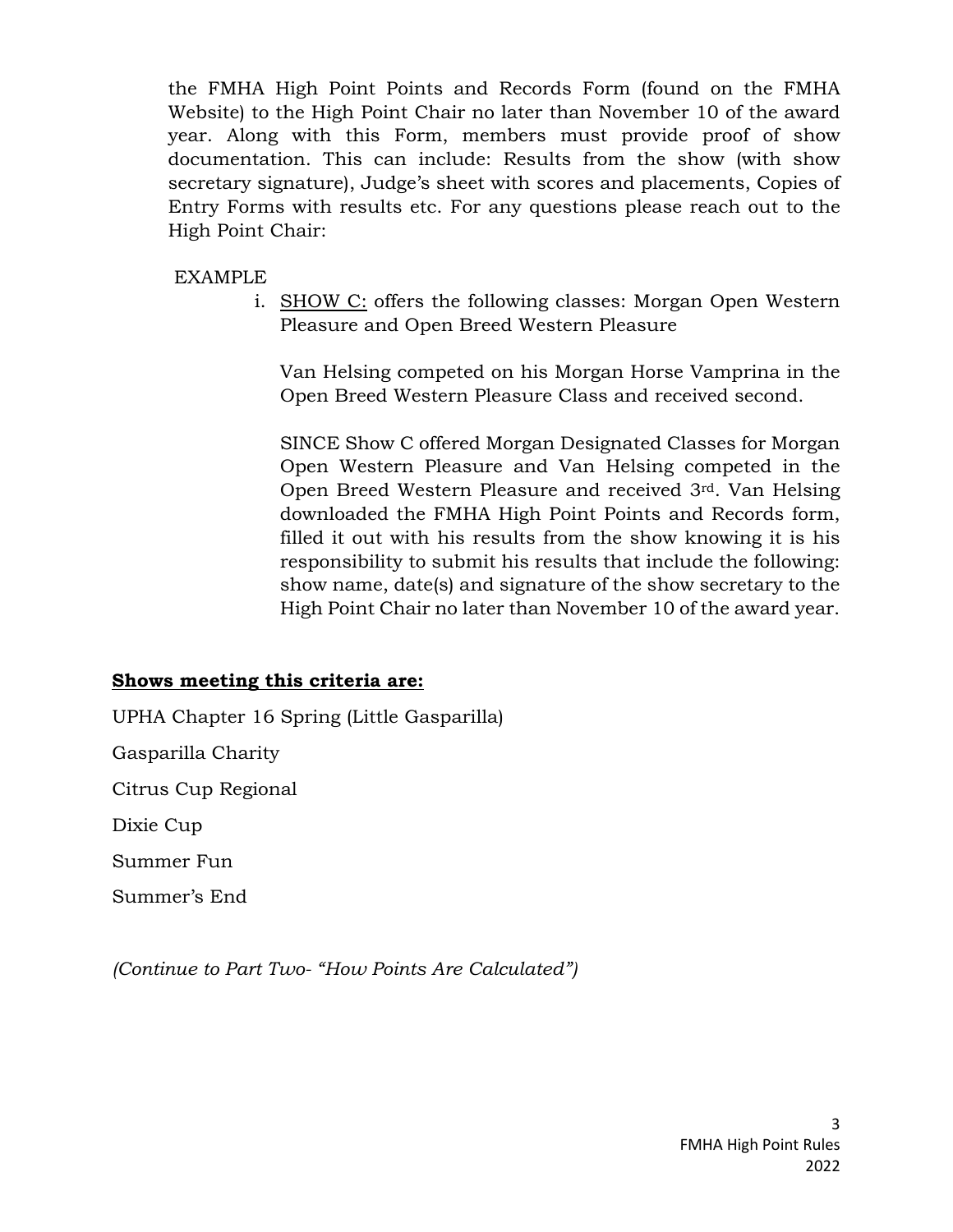### **PART TWO: HOW POINTS ARE CALCULATED**

The Following shows are eligible for the FMHA High Point Program:

### **UPHA Chapter 16 Spring Show (Little Gasparilla) Gasparilla Charity Citrus Cup \*\* Dixie Cup Summer Fun Summer's End \*\***

Qualifying Classes:

| -         |  |  |
|-----------|--|--|
| ∽<br>____ |  |  |

Championship Classes

| $\sim$<br>a we               |   |  |  |
|------------------------------|---|--|--|
| $\overline{\phantom{0}}$<br> | - |  |  |

# **\*\*Double Points\*\***

Placings at the **Citrus Cup Regional** and **Summers End** will earn **Double Points.**

#### **\*IMPORTANT\***

- In High Point divisions that offer an Open<sup>[2](#page-3-0)</sup> category, the following Open classes will NOT be counted:
	- o Junior Horse, Novice, Maiden, Limit, Ladies, Gentlemen

<span id="page-3-0"></span><sup>&</sup>lt;sup>2</sup> Morgan Open, these are the classes that anyone can show in and are not amateur or junior exhibitor designated classes.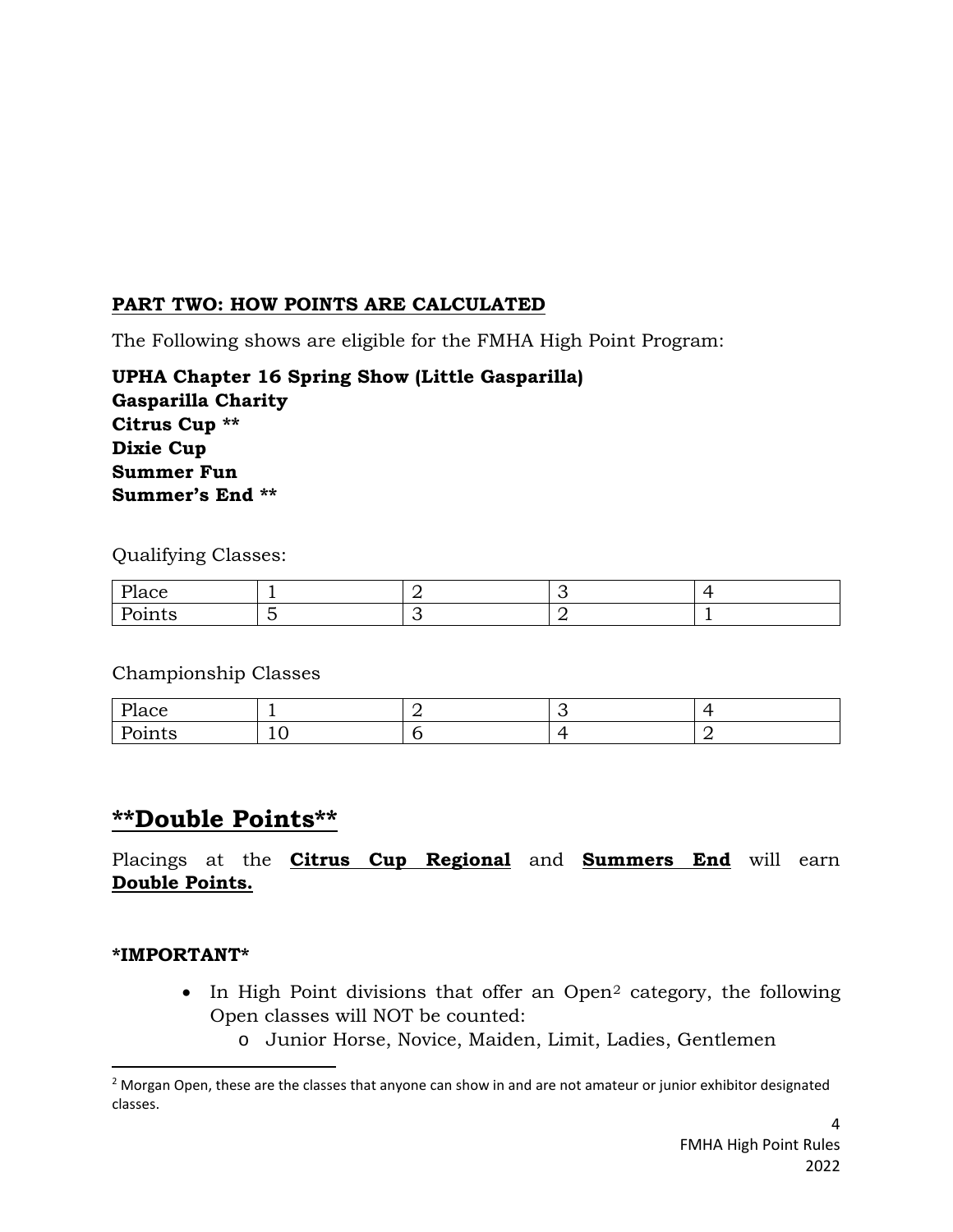- In High Point divisions that offer an Amateur category, the following Amateur classes will NOT be counted:
	- o Amateur Masters, Amateur Ladies, Amateur Gentlemen, Junior Exhibitor
- In High Point divisions that offer a Junior Horse Category, only Junior Horse classes will be counted.
- In High Point divisions that offer a Junior Exhibitor category, Equitation and Walk/Trot classes will NOT be counted.

\*Points will be accumulated in the specific class. For example, amateur riders competing in an Open[3](#page-4-0) class will receive Open points, not Amateur points. However, in any combined Amateur/Junior Exhibitor class, the amateur's placing will count toward the Amateur award, the junior's placing will county toward the Junior Exhibitor award.

\*Points will transfer to a new owner when a horse is sold to another current FMHA member in the award year. It is the new owner's responsibility to notify the High Point Chairman of the ownership change.

\*For *Carriage, Dressage*, and *Open Show High Point* awards, it is the responsibility of the owner/exhibitor to submit those placings with the FMHA High Point Points and Records form attaching proper proof of documentation to the High Point Chairman no later than November 10 of the award year.

\**Exceptional Challenge*- Special Rules apply to this award only. To be eligible for High Point, the rider's instructor, trainer or family member must be a member of FMHA. In this division only, the horse is not required to be a Morgan. Eligible classes must be part of an "Exceptional Challenge" division to count toward this award. Riders must complete in at least 2 classes to qualify, which may be at the same show. *It is the responsibility of the rider's instructor, trainer or family member to submit those placings with the FMHA High Point Points and Records form attaching proper proof of documentation to the High Point Chairman no later than November 10 of the award year.* 

*(Continue to Part Three- "High Point Award Divisions")* 

<span id="page-4-0"></span><sup>&</sup>lt;sup>3</sup> Morgan Open, these are the classes that anyone can show in and are not amateur or junior exhibitor designated classes.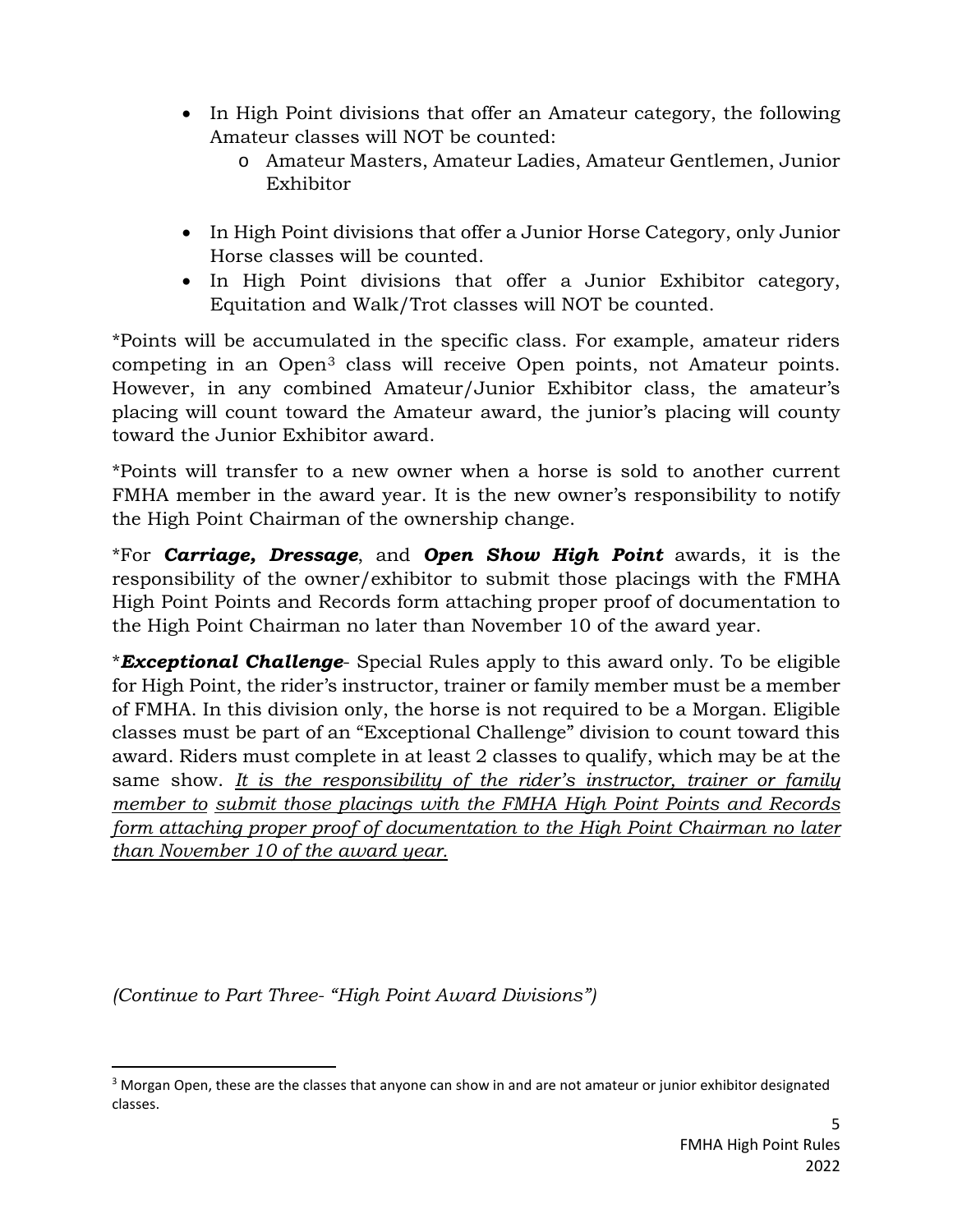### **PART THREE: HIGH POINT AWARD DIVISIONS**

High Point awards are presented at the FMHA Annual Meeting and Awards Banquet. Awards and Ribbons are presented to Champions and Ribbons to Reserve Champions in each of the High Point Categories:

#### **CLASSIC PLEASURE**

Classic Pleasure Driving Open Classic Pleasure Driving Junior Exhibitor Classic Pleasure Saddle Open Classic Pleasure Saddle Junior Exhibitor

#### **ENGLISH PLEASURE**

English Pleasure Open English Pleasure Junior Horse English Pleasure Amateur English Pleasure Junior Exhibitor

#### **HUNTER PLEASURE & WORKING HUNTER**

Hunter Pleasure Open Hunter Pleasure Junior Horse Hunter Pleasure Amateur *\*note: Working Hunter placings will count toward either the Open Hunter OR Amateur Hunter award, not both*  Hunter Pleasure Junior Exhibitor

#### **PLEASURE DRIVING**

Pleasure Driving Open Pleasure Driving Junior Horse Pleasure Driving Amateur Pleasure Driving Junior Exhibitor

#### **WESTERN PLEASURE**

Western Pleasure Open Western Pleasure Junior Horse Western Pleasure Amateur- Includes AOTS Western Pleasure Junior Exhibitor

#### **WALK/TROT**

Walk/Trot Pleasure- Includes all Morgan walk/trot pleasure classes Walk/ Trot Equitation- Includes all Morgan walk/trot equitation classes

#### **EQUITATION**

Saddle Seat Equitation- includes all Morgan saddle seat equitation classes,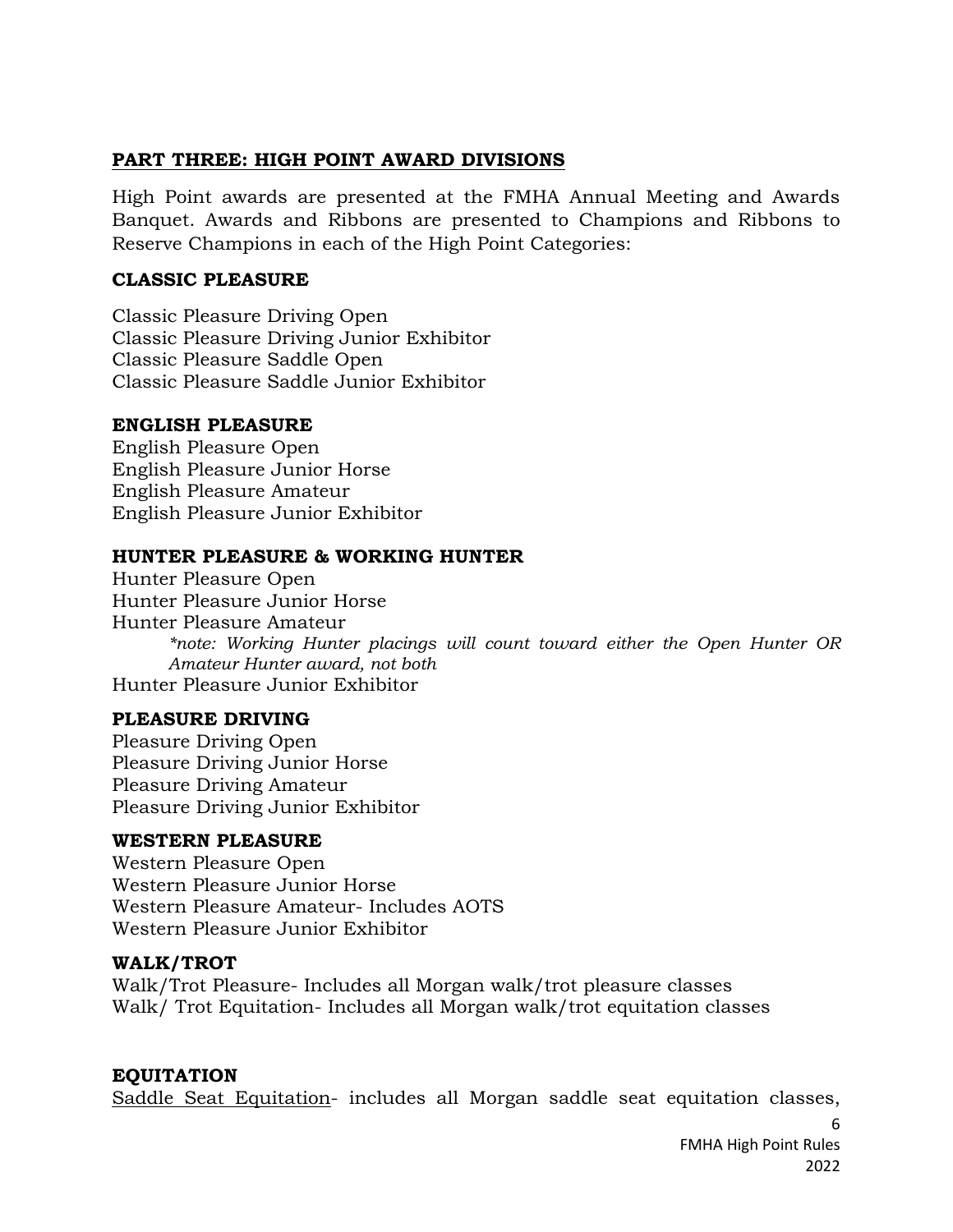including AMHA medal classes and UPHA Morgan Classes. Does not include. Classic Equitation classes

Classic Saddle Seat Equitation- includes all Morgan classic saddle seat equitation classes, including AMHA medal classes

Hunt Seat Equitation- includes all Morgan hunt seat equitation classes, including AMHA medal classes

Western Equitation- includes all Morgan western seat equitation classes, including AMHA Medal Classes

#### **OPEN/MISC**

Carriage Driving- All shows with carriage driving classes are acceptable.\*\*\* *\*For Carriage, Dressage, Virtual Show and Open Show High Point awards, it is the responsibility of the owner/exhibitor to submit those placings with the FMHA High Point Points and Records form attaching proper proof of documentation to the High Point Chairman no later than November 10 of the award year.* 

#### Dressage- All shows with Dressage classes are acceptable.\*\*\*

*\*For Carriage, Dressage, Virtual Show and Open Show High Point awards, it is the responsibility of the owner/exhibitor to submit those placings with the FMHA High Point Points and Records form attaching proper proof of documentation to the High Point Chairman no later than November 10 of the award year.* 

Open Competition/ Open Breed Shows- At Open Shows, any style of riding or driving is acceptable. This includes any Open Breed class at rated shows.\*\*\* *\*For Carriage, Dressage, Virtual Show and Open Show High Point awards, it is the responsibility of the owner/exhibitor to submit those placings with the FMHA High Point Points and Records form attaching proper proof of documentation to the High Point Chairman no later than November 10 of the award year.* 

Exceptional Challenge- Special rules apply to this award only. To be eligible for High Point, the rider's instructor, trainer, or family member must be a member of FMHA. In this division only, the horses are not required to be Morgan Horses. Eligible classes must be part of an "Exceptional Challenge" division to count toward this award. Riders must compete in at least 2 classes to qualify, which may be at the same show. \*\*\* \*

Exceptional Challenge- Special Rules apply to this award only. To be eligible for High Point, the rider's instructor, trainer or family member must be a member of FMHA. In this division only, the horse is not required to be a Morgan. Eligible classes must be part of an "Exceptional Challenge" division to count toward this award. Riders must complete in at least 2 classes to qualify, which may be at the same show. *It is the responsibility of the rider's instructor, trainer or family member to submit those placings with the FMHA High Point Points and Records form attaching proper proof of documentation to the High Point Chairman no later than November 10 of the award year.*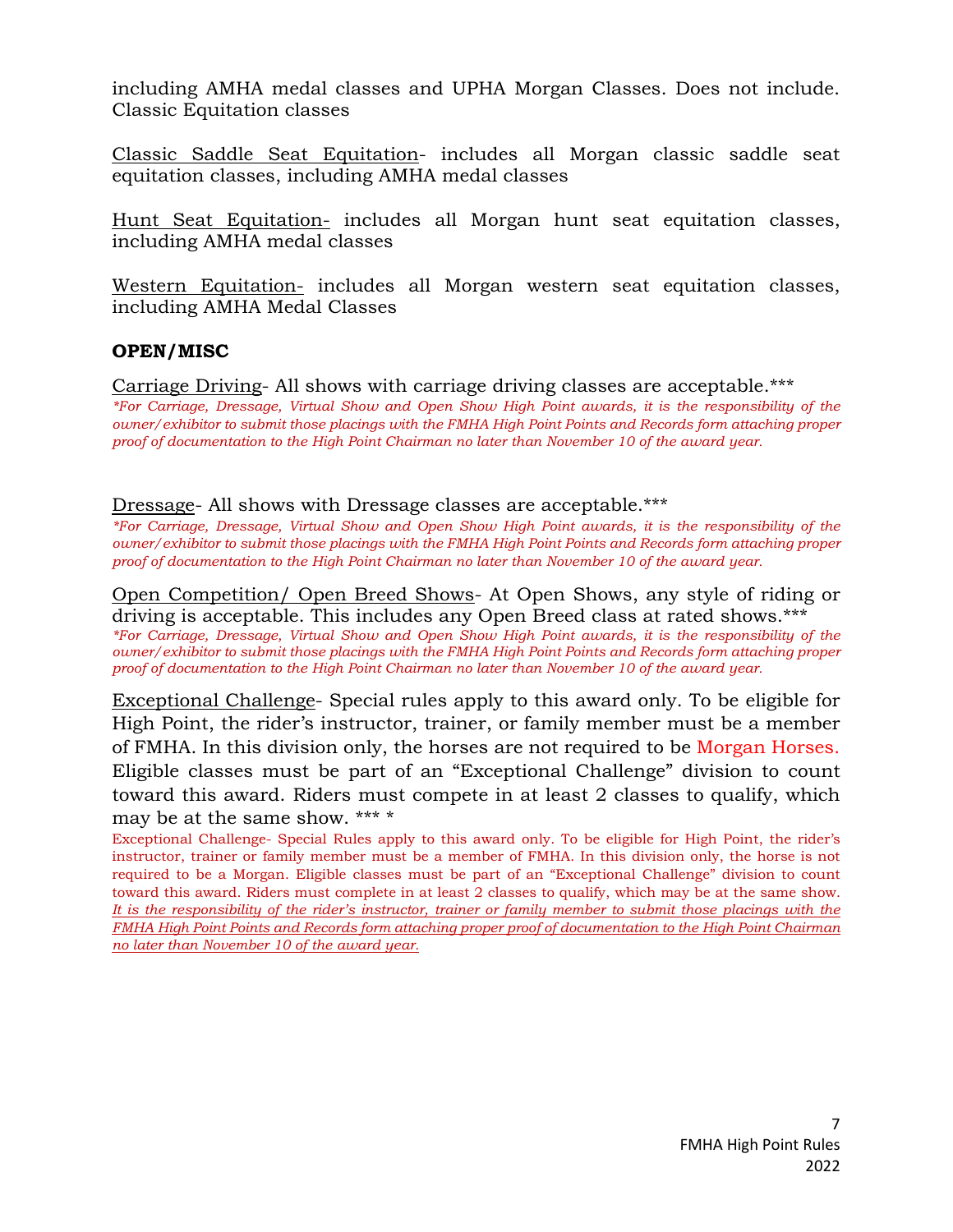#### **OVERALL AWARDS**

Amateur Rider/Driver- the amateur rider/driver earns the points, not the horse. Includes only placings in Open Amateur classes in the following divisions: English Pleasure, Classic Pleasure Saddle, Classic Pleasure Driving, Hunter Pleasure, Pleasure Driving and Western Pleasure.

Amateur Masters- the amateur rider/driver earns the points, not the horse. Includes only placings in Amateur Masters classic in the following divisions. English Pleasure, Classic Pleasure Saddle, Classic Pleasure Driving, Hunter Pleasure, Pleasure Driving, and Western Pleasure.

Amateur Ladies- the amateur rider/driver earns the points, not the horse. Includes only placings in Amateur Ladies classes in the following divisions: English Pleasure, Classic Pleasure Saddle, Classic Pleasure Driving, Hunter Pleasure, Pleasure Driving and Western Pleasure.

Junior Exhibitor Rider/Driver- The rider/driver must have not reached their 18th birthday by December 1 of the award year- includes placings in all Junior Exhibitor and Walk/Trot Pleasure and Equitation Classes.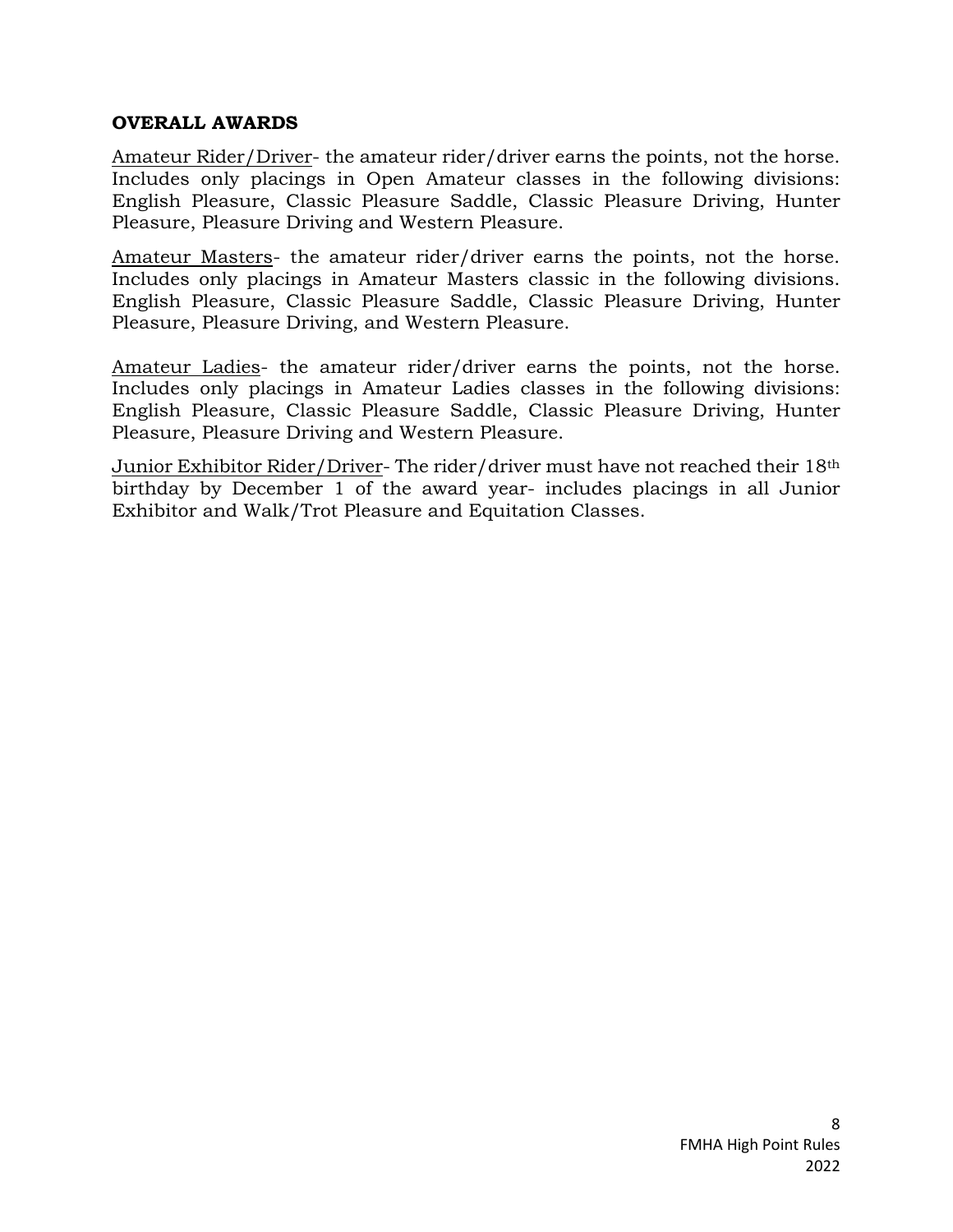

| <b>OWNER/LESSEE INFORMATION:</b>                                                                               | <b>SHOW YEAR:</b> SHOW YEAR: |  |  |
|----------------------------------------------------------------------------------------------------------------|------------------------------|--|--|
|                                                                                                                |                              |  |  |
|                                                                                                                |                              |  |  |
|                                                                                                                |                              |  |  |
|                                                                                                                |                              |  |  |
| DATE MEMBERSHIP PAID TO FMHA (Florida Morgan Horse Association)*:                                              |                              |  |  |
| FORM OF PAYMENT (CHECK #, ONLINE PAYMENT ETC): _________________________________                               |                              |  |  |
|                                                                                                                |                              |  |  |
| <b>HORSE INFORMATION:</b>                                                                                      |                              |  |  |
|                                                                                                                |                              |  |  |
|                                                                                                                |                              |  |  |
| <b>DISCIPLINES SHOWN IN:</b>                                                                                   |                              |  |  |
|                                                                                                                |                              |  |  |
|                                                                                                                |                              |  |  |
|                                                                                                                |                              |  |  |
| Junior Exhibitor Name(s): All Allen Containers and Containers and Containers and Containers and Containers and |                              |  |  |
| <b>Equitation Division(s):</b><br><u> 1989 - Johann Barbara, margaret eta idazlearia (h. 1989).</u>            |                              |  |  |
|                                                                                                                |                              |  |  |
| **Instructions**:                                                                                              |                              |  |  |
| For Membership Dues: You can join by going to http://fmha.net or you can mail this form with a check           |                              |  |  |
| made out to FMHA address: FMHA, 4208 W. Corona St., Tampa, FL 33629                                            |                              |  |  |
| For submission of form separate from Membership Dues                                                           |                              |  |  |

please email to Rebecca Watters:

[rwatters216@gmail.com](mailto:rwatters216@gmail.com)

(If mailing, please reach out to Rebecca via email for mailing address)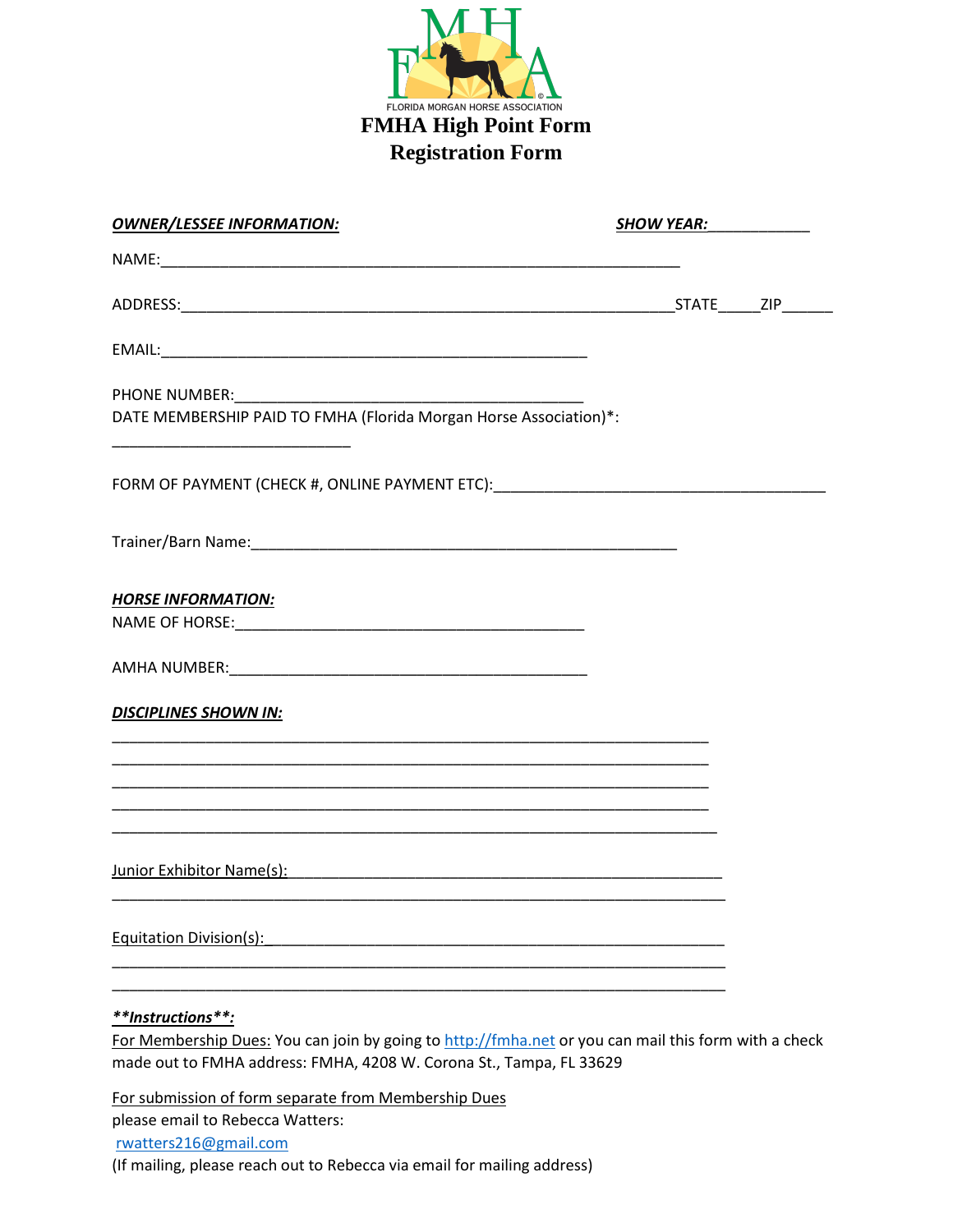

### **FMHA High Point Form**

## **Points and Records**

**Open Breed, Exceptional, Dressage, Carriage** 

*Submit to the High Point Chair by November*  $10^{th}$  *of the show year* 

| <b>OWNER/LEASE HOLDER INFORMATION:</b> | <b>SHOW</b> |
|----------------------------------------|-------------|
| <b>YEAR:____________</b>               |             |
|                                        |             |
|                                        |             |
|                                        |             |
|                                        |             |
|                                        |             |
| <b>HORSE INFORMATION:</b>              |             |
|                                        |             |
|                                        |             |
| POINTS AND RECORDS FORM                |             |
| <i><b>Instructions:</b></i>            |             |

Fill out the enclosed list and attach proof of show attendance.

**Division requirement:** Open Breed, Exceptional, Dressage and Carriage

**Documentation accepted**: Entry Forms, Results from Show Secretary, Judge's sheet with scores and placement etc.

**Submission:** Submit via email to Rebecca Watters (High Point Chair): [rwatters216@gmail.com](mailto:rwatters216@gmail.com)

If you cannot submit via email, please reach out to her for additional instructions.

| <b>Show Name</b> | <b>Class Activity or Description</b> | <b>Rider Name</b> | <b>Placing</b> |
|------------------|--------------------------------------|-------------------|----------------|
|                  |                                      |                   |                |
|                  |                                      |                   |                |
|                  |                                      |                   |                |
|                  |                                      |                   |                |
|                  |                                      |                   |                |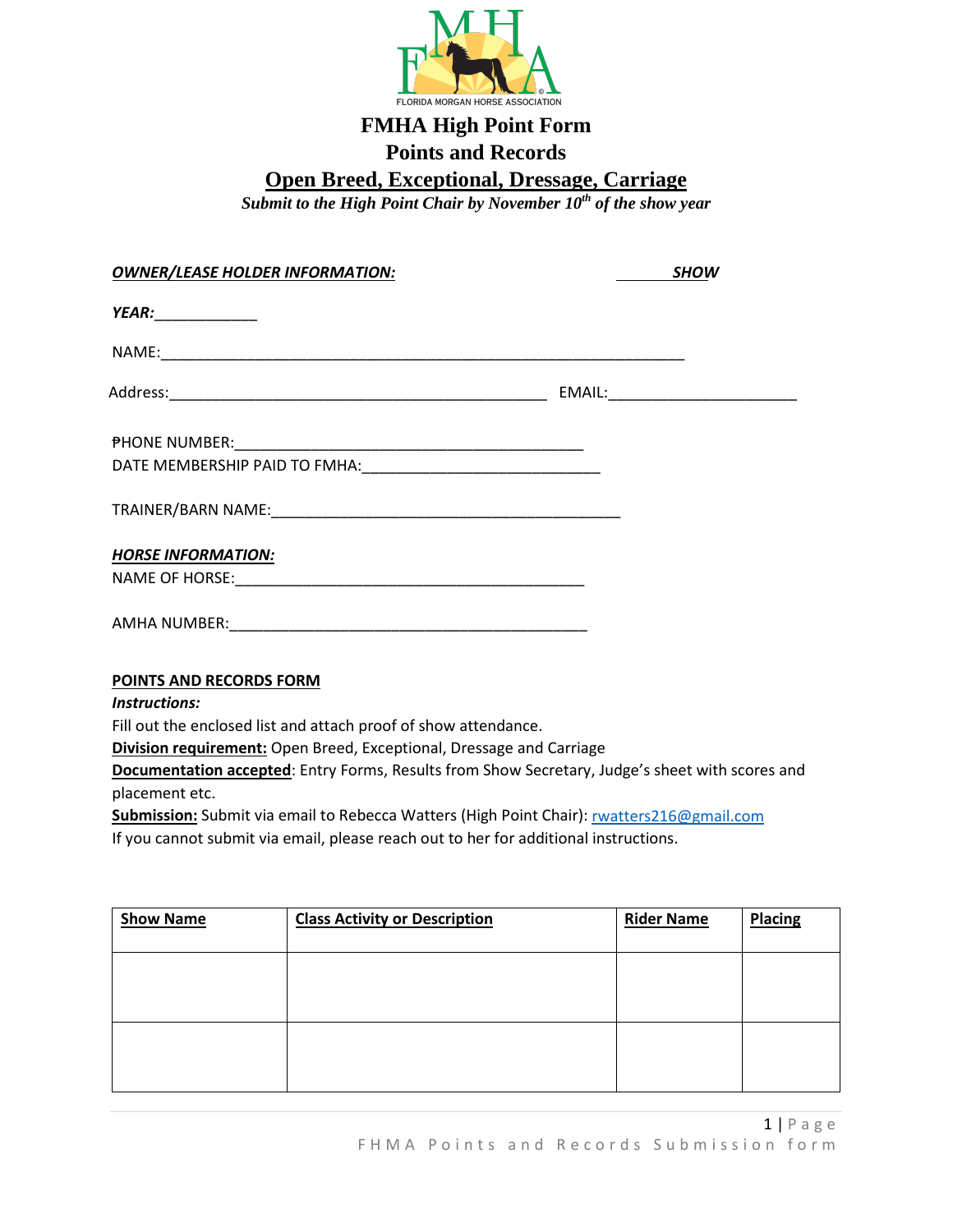